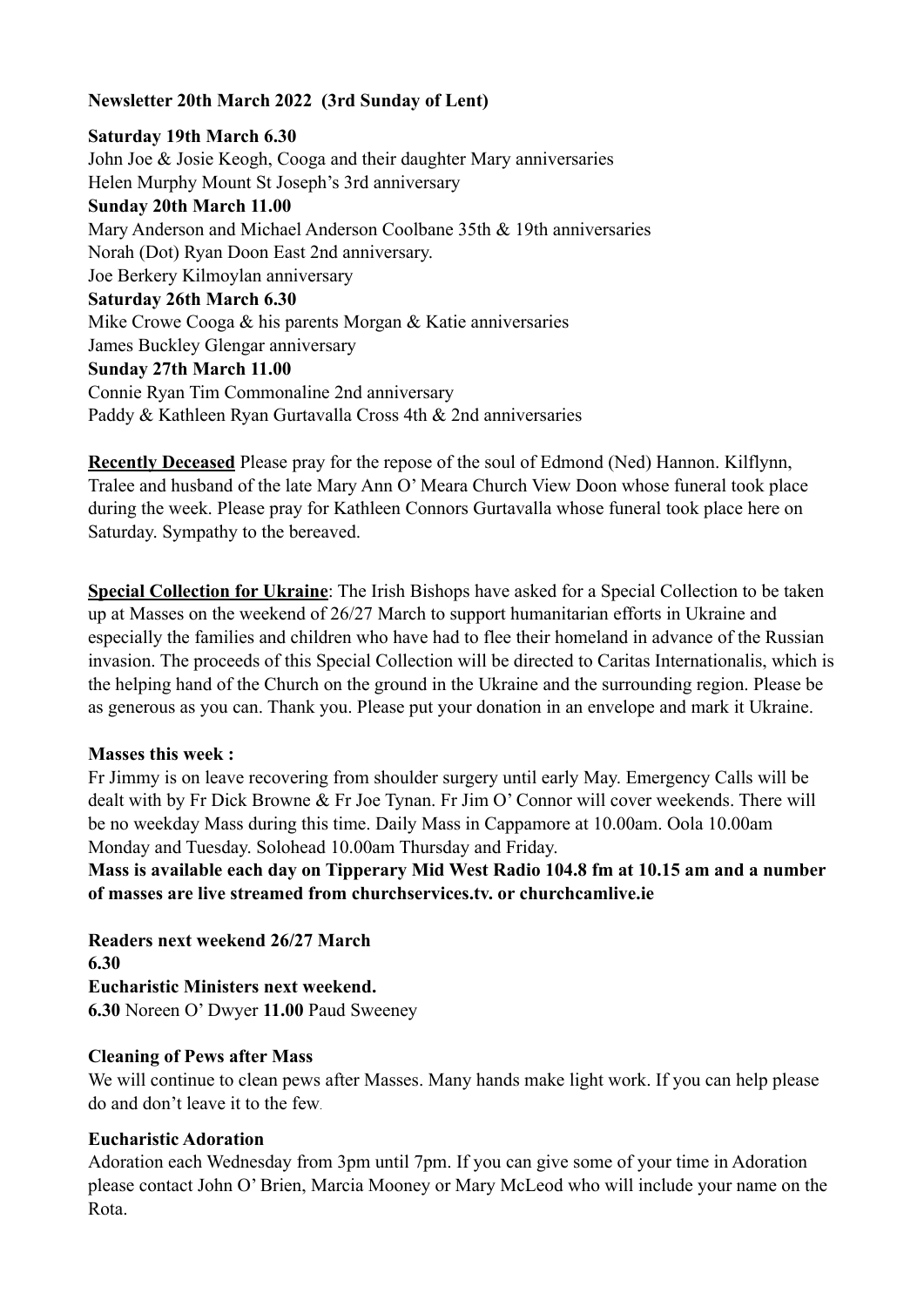**Dates for the Diary** Confirmation April 6th. First Holy Communion 7th May. We keep all the children and their families and teachers in our prayers over the coming weeks.

## **Cemetery Mass**

Friday 29th July 2022 8pm. Please let family and friends know. A collection is taken up on the night to help defray the costs of the upkeep of our Cemetery.

**The Legion of Mary:** weekly meetings take place in the Pastoral Centre on Tuesday evenings at 7.00 pm. New members most welcome.

### **Weekly Envelopes:**

A big thank you to all who continue to support your Parish through the weekly envelope. You may put them in the secure boxes in the church or put them in the letterbox of the parochial house. Donations may also be made on line by visiting the Parish Website [doonparish.ie](http://doonparish.ie) Your financial support for your parish is very much appreciated and every contribution makes a difference. If a box is not delivered to you and you would like one please contact Fr Jimmy. Please make cheques payable to **Doon Parochial A/C**. You make also make a donation to the basket collection taken up at weekend masses.

### **Doon Community Council Notes:**

The new committee is as follows: Trevor Anderson, Tony Berkery, Sara Bosek, John Clifford, Denis Duggan, Tim Fogarty, Eileen Gleeson, Tomás Hanrahan, Tom Hayes Toher Rd, Tom G. Hayes, Brian McMahon, Mikey McNamara, Eileen Murphy, Alan O'Brien, Tim O'Brien, Siobhán O'Donnell, Breda Purcell, Paul Ryan, Tom Treacy.

For bookings of hall or Astro Turf pitch: please text/phone 085 755 7318. Bookings must be made in advance. Please follow the most up to date government guidelines on COVID-19 if using the facilities.

**Line Dancing:** every Friday at 8.30pm in Doon Community Centre. Booking by text. Contact Pat 087 2577761.

**Local taxi service:** covering Cappamore, Doon , Cappawhite, Pallasgrean etc. Limerick junction train transfers, Hospital appointments, g.p. visits, shopping , limerick city , Tipperary town. Phone 0851001381.

# **Doon Breakfast and after school club**

Doon Breakfast & After School Club are now taking new bookings for the 2022/2023 school year. We currently cater for children attending both primary schools in Doon. If your child attends a primary which we do not currently collect from please contact Jane on 085 7150087 & we'll discuss options

# **Easter Camp**

Easter camp will run in Doon Community Centre from the 19th-22nd of April (Tues-Fri). Camp is suitable for primary school aged children.

All necessary Covid-19 infection control precautions will be taken, in line with guidelines.

Times: 8.30am - 3pm Cost: €25 per child per day.

10% discount for siblings attending 4 consecutive days.

\*\*€50 deposit required for new customers\*\*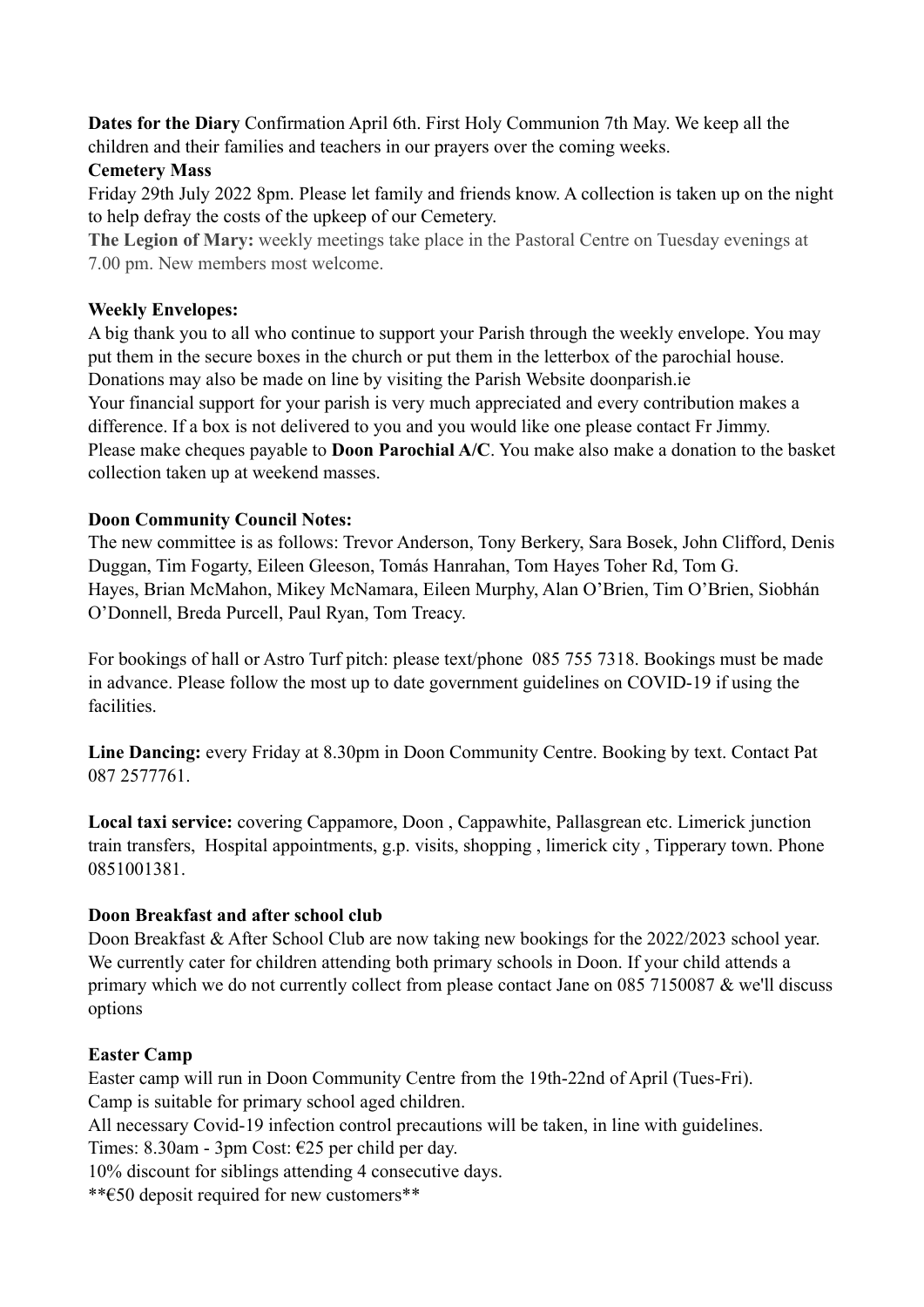Our highly trained & garda vetted staff are ready for some Art, Games, Sports and Fun with the children, without a Switch or YouTube in sight. Contact Jane on 085 7150087 to book.

### **Doon GAA Notes**

Lotto Numbers Monday March, 14th 2022

Lotto Tickets can be purchased in Doon at O'Sullivans Centra & Damien Richardson Butchers. Cut Off time for Online Sales is 8pm every Monday.

## **Jackpot €15,400**

Numbers Drawn 3-8-18-27

Seven Match 3  $\omega$  €30 each

1. Denis & Mary Ryan, Cliggin (Online). 2. Con McGrath, Doon.

- 3. Daire Rya, Gurtavalla (Online). 4. Sheila Ryan c/o Joanna @ The Local.
- 5. PJ Fahey, Hollyford. 6. Denis & Mary Ryan, Cliggin (Online).
- 7. Aishling Mahoney, Toomaline (Online).

## **10 Lucky Dips at €20 each**

1. Catherine Anderson, Lisnakella. 2. Joanne Maher c/o Helen Maher. 3. Anne Marie Fitzgerald, Corbally (Online). 4. Richie Barry c/o Mike Ryan. 5. Maggie English c/o Mary Jo.

6. Seán McSweeney c/o Benji. 7. Bríd Kett, The Old Garda Station Doon (Online). 8. Jamie Hynes, Dooradoyle (Online). 9. Mary Ita Coleman, Nicker (Online). 10. Patrick Ryan, New York (Online). Promoters Prize, €25: Michael Carew

# **Next week's Jackpot €15,600. Draw will be held in Clubhouse on March 21sth 2022.**

### **Annual Clothes Collection**

Doon G.A.A Will Hold its Annual Clothes Collection Starting Mon 14th March. Any Items of Clothing, Shoes Belts, Bed Sheets Curtains etc Would be Welcomed. Bags Can Be Dropped Anytime at the Clubhouse Door.

**U7 & U9 Indoor Training.** Saturday's at 9.00am. Nursery Training at 10.30am all in the Community Centre. Helmet, Hurley, Runners & Own Water Required. Assistance in helping out in any way would be appreciated. New children are always welcome.

### **Victory Dinner Dance 2022**

Saturday 26th March in Ballykisteen Hotel at 7.30pm. Medal Presentation to Our 3 in a Row U21 Champions & Our Camogie Junior Champions. Meal Followed By Music. Tickets €25 Great Night Guaranteed. All Welcome. Please Contact The Following For Tickets Mary 0870616661, Audrey 0866189946, Paddy 0868729069

### **Pilgrimage to Medjugorje**

Departing from Shannon to Mostar September 7th to 14th. Half board accommodation full religious programme operated by Marian pilgrimages. Details from John O Brien Group Leader Doon Co Limerick 086 8586304

# **Follow in the footsteps of Jesus from Galilee to Jerusalem 2022**

Take the trip of a lifetime to the Holy Land, 23rd May-2nd June 2022. Group Leader, Mícheál de Barra and Spiritual Director, Fr. John Newman (Scripture Scholar). In association with Premier Travel, Cork. Contact Mícheál at 086-8337681 or email [info@carpediemtours.ie](mailto:info@carpediemtours.ie) (See also our website: [www.carpediemtours.ie](http://www.carpediemtours.ie))